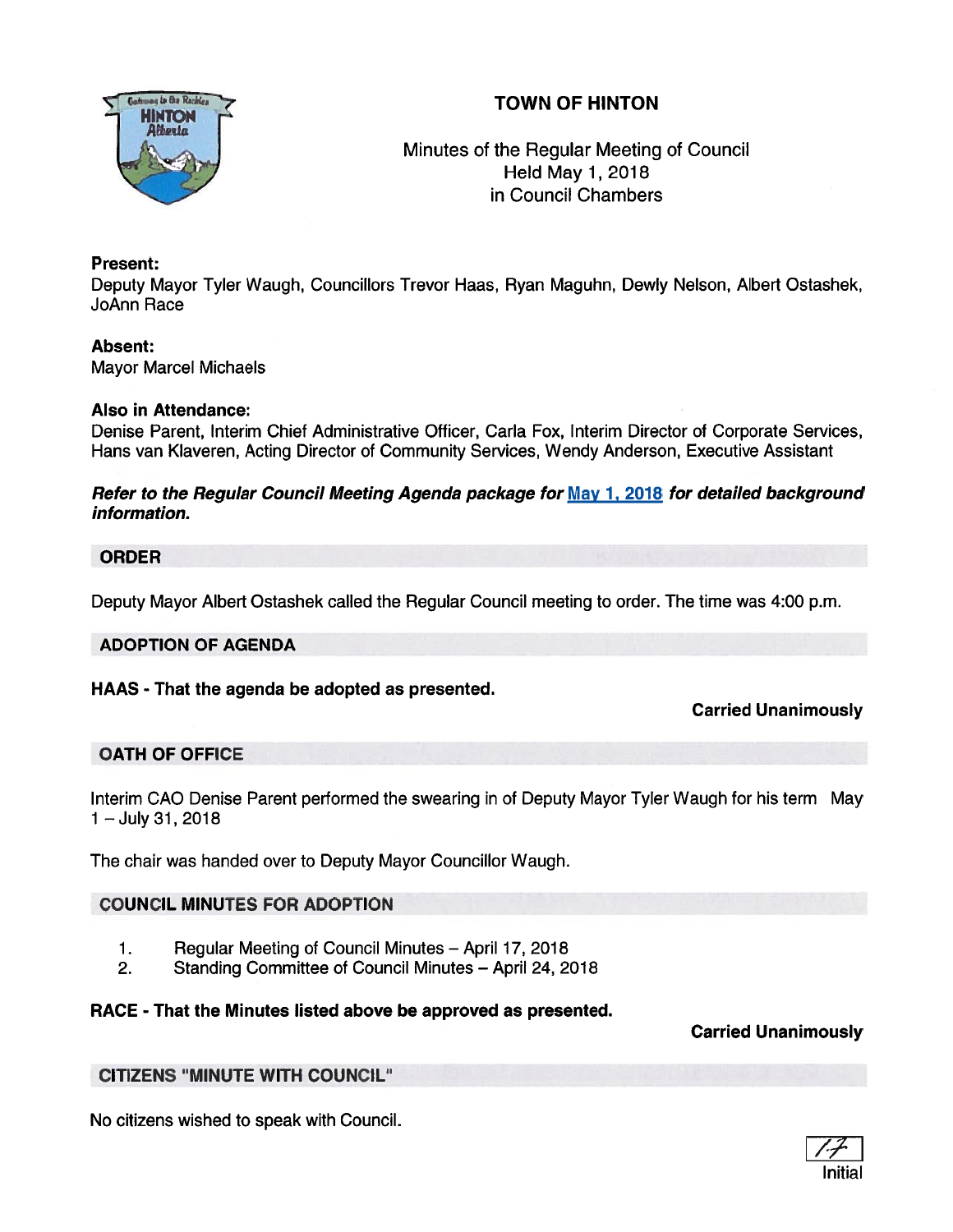## DELEGATIONS AND PRESENTATIONS

#### Tri-R Enviro Recycling

Tracy Brodniansky, of Tn-A Enviro Recycling, came before Council to provide <sup>a</sup> presentation on the program and recycling facts (included in the May 1, 2018 Regular Council agenda package).

Hinton Grant Funding Advisory Committee Recommendations

Kathy Rees and Nancy Robbins provided Council with <sup>a</sup> presentation on the April, 2018 intake for the Hinton Community Grant Program.

#### ACTION ITEMS

1. Hinton Grant Funding Advisory Committee Recommendations

NELSON - That Council award the Community Grant Program Funding Intake #1, for <sup>a</sup> total of \$59,047 as outlined in Attachment 1.

Carried 6-0

#### 2. Council Remuneration Review

MAGUHN -That Council approves the revised Council Remuneration Policy #052.

Carried 6-0

RACE -That under Section 5.1.4 "Mayor Only" be removed.

Motion Defeated 1-5 For: Race Against: Haas, Maguhn, Waugh, Ostashek, Nelson

OSTASHEK - That Council rescinds Federation of Canadian Municipalities (FCM) & AUMA Council Attendance Policy #055.

Carried 6-0

### INFORMATION ITEMS

1. Council Information Package #1 and #2 for May 1, 2018

NELSON - That Council Information Packages #1 and #2 for May 1, 2018 be accepted for information.

Carried Unanimously

### REPORTS FROM MAYOR, COUNCIL, CHIEF ADMINISTRATIVE OFFICER

## 1. Council Updates (Training, Conferences, Committees, Community Events)

Councillors reported on the various committees, meetings, and activities they attended since the last Regular Council meeting and what they plan on attending in the coming weeks.